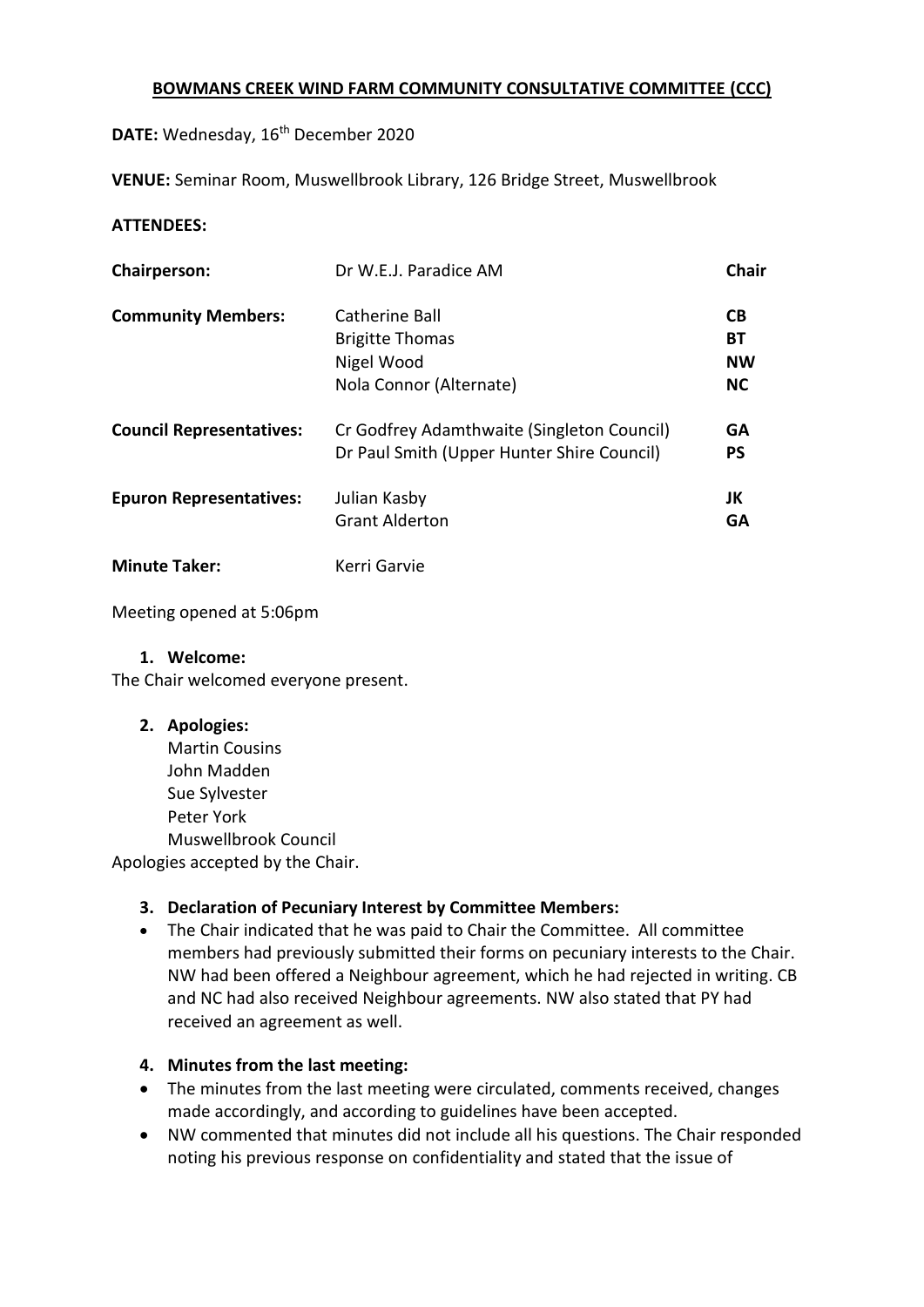confidentiality and its relationship to the questions asked would be address either during Business arising or when NW's next set of questions are addressed. The minutes were declared as a record of the previous meeting.

# **Business arising:**

• The chair asked NW if he would like to deal with his questions now or deal with them during questions/general business. NW was willing to deal with them later.

### **Project Update:**

- JK stated that Epuron had sent around a brief update, as well as a newsletter. Epuron have had independent specialists doing various studies, which will be incorporated into the EIS. Some of the consultants have had to go back and do follow up studies for areas they were unable to access earlier due to COVID restrictions. Epuron have also been consulting with associated stakeholders and making refinements to the layout, in particular the ancillary infrastructure.
- NW asked JK his definition of 'soon' as the CCC members were told at the August meeting that the EIS would be submitted soon and it still had not been submitted.
- JK responded that they anticipate having the EIS on exhibition in early 2021.
- JK continued with the update, stating that the turbine layout had been revised from 72 turbines down to 60.
- GA asked if JK could break this down into Councils? JK said there were 3 in the Upper Hunter Shire, 13 in Singleton Shire and the balance (44) in the Muswellbrook Shire.
- NC asked about the follow up montages that were meant to have been given out and stated that the visual impact is what is upsetting most people. JK said he would follow this up. NC indicated that the visual impact was the big issue. JK agreed and said this was one of the reasons for removing 12 turbines from the layout.
- **Action: JK to follow up on the distribution of the photo montages.**
- CB stated that she did not like the turbines on the top of the hill and would do everything she could to have them removed. She is 1.7kms from turbines that are 220m and she is the closest person and doesn't like it.
- JK said it was Epuron's intention to lodge the project layout as is but it was still indicative and it could and most likely will change during the course.
- CB replied by saying that the 2 people making money off it should have the turbines as close as possible to their place instead of impacting people that are making nothing from them. CB was asked which turbines she was referring to and responded with the ones on top of Bowmans Creek Hill – underneath Yellow Rock. There are two she will see from her kitchen window plus another five. CB had brought her photos which were viewed later. She is also worried about the disturbance across Bowmans Creek Road and what it will mean and the traffic interruptions and how long will the disturbance be?
- JK said that once the layout refinements were done and the studies are updated, Epuron are looking to submit as soon as possible and as agreed at the last CCC meeting, once the dates are known a meeting would be scheduled for the first week of the exhibition of the EIS and Epuron would run through the studies, findings and recommendations of the EIS.
- NW asked who is responsible for the advertising of the EIS. JK advised that Epuron will be putting out a community update and contacting the mailing list but it is the responsibility of the DPIE to put ads in the papers as part of their process.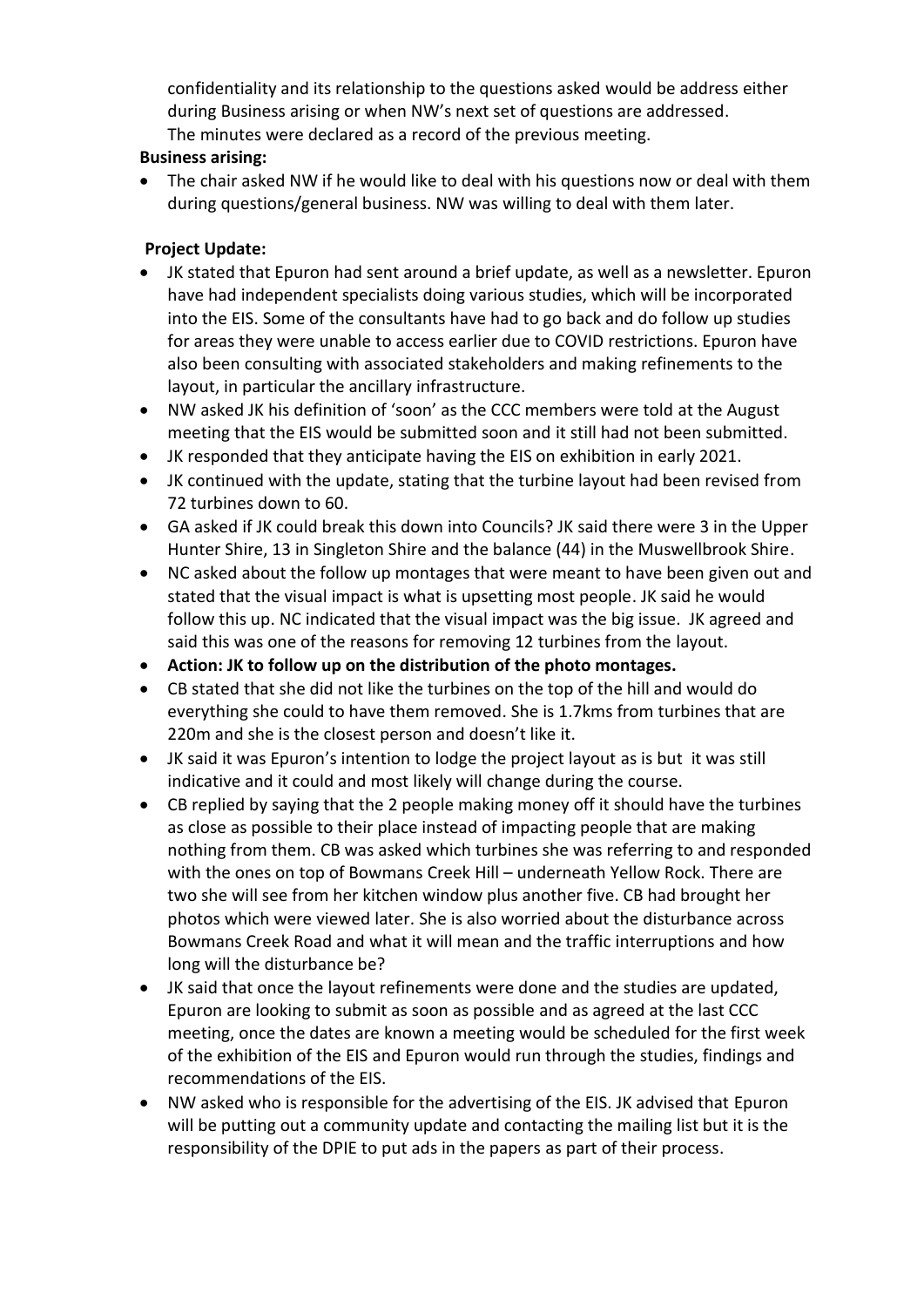- GA discussed the EIS process and the responsibilities of DPIE and the relationship between the questions which have been asked and the requirements of the Department for the development of the EIS.
- JK indicated that once the EIS is on exhibition there will be a meeting with the CCC and all the studies will be discussed.
- CB asked about how Epuron were going to deal with the endangered species that would be impacted in the EIS. JK responded by stating they have engaged a consultant who is doing the biodiversity assessment following methods prescribed by the Office of Environment and Heritage (OEH). The consultant is required to do on site surveys as well as literature searches about what is known to be in the area. This includes identifying vegetation and animal species.
- CB asked if this was taking into account the Powerful Owl roosting sites that are between 8 or 10 towers? CB asked if the consultant doesn't see something, they then assume it doesn't exist in the area? JK replied that he was of the understanding that the consultant had been in touch with someone to get a rough idea where these sites where and their methodology would be fully written up and could be checked. CB said she had heard that people had only driven up and down the road. JK advised that field surveys out of the vehicle were conducted. CB pointed out that this was in the driest 100 year period on record. JK indicated follow up surveys had been conducted this year.
- JK stated that Hanson Bailey was Epuron's principal consultant and that they subcontracted to specialists for particular aspects of the project. The Chair asked if there would be a presentation by Hanson and Bailey to the CCC. JK responded that such a presentation will take place.
- CB said that the maps need to be an appropriate scale. It is important to have a good understanding of what is going to be impacted and where. CB suggested Lincolns Creek, which will be pretty much wrecked, which is a creek that has never had human contact before and is one of the most pristine creeks in the Hunter Valley.
- The Chair responded that it is best to wait for the EIS to be released so that these issues can be checked. The Chair stated that because the CCC has been set up prior to the release of the EIS and that there isn't a project until the EIS is released. The Chair indicated he had been informed that for wind farm projects in the southern highlands there had not been CCC's established prior to the release of the EIS. It was his understanding the Nundle and Bowmans Creek were the first 2 wind farm projects which had established a CCC prior to the release of the EIS.
- GA reminded the committee that neither the CCC or the local councils were the consent authority for this project and that it was DPIE that was the consent authority.
- NW requested that the DPIE be asked to advise the CCC on the methods they plan to use for advertising the EIS exhibition period. He cited the advertisement of the last public meeting held by Epuron as being inadequate.
- **Action: DPIE to be contacted to advise the CCC on the methods to be used to advertise the EIS exhibition period. (Chair)**
- NW has asked JK if the CCC members could have a hard copy of the EIS. JK responded by saying that he was happy to take requests from the CCC members who would like a hard copy printed. CB, BT, NW, PY, NC & SS have asked for hard copies and GA said he didn't mind if it was hard copy or electronic.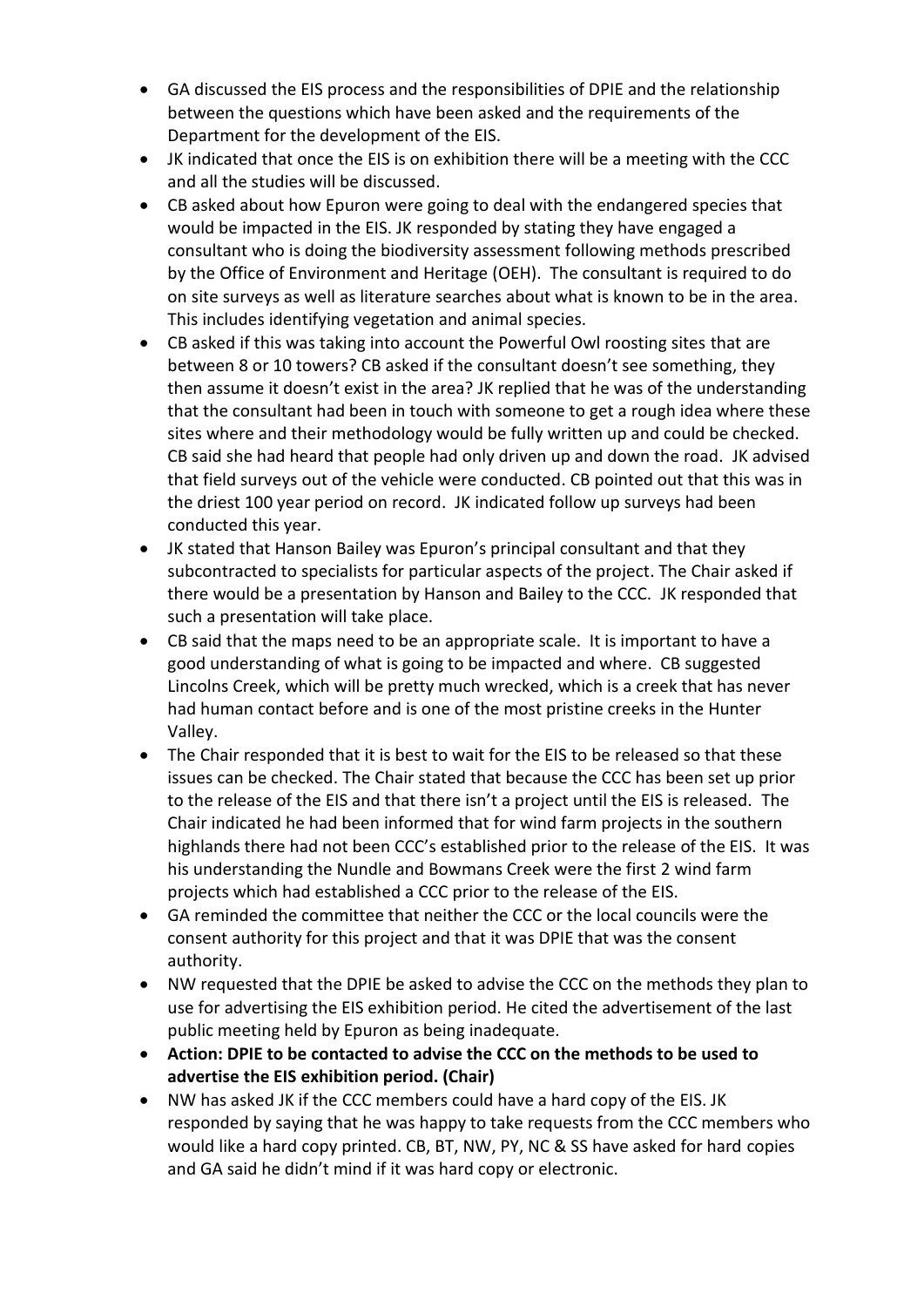### **8. Questions on notice:**

- The Chair moved onto the questions put forward by PY & NW. The Chair indicated that many of PY's questions relate to the EIS and that they need to be dealt with once the EIS was on display. JK reiterated that the specific studies will form part of the EIS and they will be available with the release of the EIS.
- *Question 1 – a) How many meetings have Epuron or their representatives held with Michael Johnsen MP? And b) How many meetings have Epuron or their representatives held with the NSW Minister for Planning and Public Spaces or his predecessors OR the ministers or his predecessors' staff? When did these meetings take place?*. NW had asked the question previously and had not received an answer from JK. NW stated these questions were from the community not just himself and PY. NW said a lot of people were not happy with Michael Johnson and people don't trust Epuron and don't believe they will answer the questions. JK responded by saying Epuron had commenced discussion with the relevant stakeholders including the Member for the Upper Hunter in May 2018 and have maintained regular contact to provide updates, such as their community updates. NW's issue is that Michael Johnsen MP refuses to meet with community members and indicated that he was aware of at least 9 people who had tried to have meetings with Michael Johnson to discuss the project. JK stated that he had met with Michael Johnsen 4-5 times to give updates.. JK stated that he had not met with the Minister for Planning but that he had met with DPIE staff.
- *Question 2 – Epuron have been involved in nine wind farm projects that have gained development approval, however on slide 2 presented at the August 2020 CCC meeting indicates that Epuron have, since 2003, had 7 projects successfully completed (4 constructed and operating). Epurons website also indicates 7 projects. 3. What is the correct number and How many wind farms have Epuron developed?* JK continued to answer the questions and stated that Epuron had been responsible for getting the planning approval for nine projects but two of these projects are not being actively developed nor on-sold. The remaining 7 have had four constructed and three are in pre-construction.
- BT asked if the Bowmans Creek project had been sold? JK's reply was that Epuron is the owner of this project and the proponent of this project. CB asked why didn't the two happen? JK indicated they were very old projects and doesn't know much about them. They were some of the first projects undertaken by Epuron. One was called Conroy's Gap and the other called Snowy Plains and they are not doing them now.
- JK stated that Epuron does not construct or operate wind farms. The construction is done by the company that acquires the project from Epuron. Epuron is described as a Project Developer. JK was asked at what time would Epuron sell the project and replied that it depends on market conditions and the specific project, but the typical time would be after approval.
- The next question was about Neighbour Agreements. The Chair again brought up the issue of confidentiality. The Chair had sought advice from the AICD (Australian Institute of Company Directors), the NSW Department of Planning and other Chairs. The Chair indicated that the guidelines are specific in terms of confidential information. If a committee member claims information is confidential, then the committee should respect that claim. NW stated that he has been on mining CCC's and that they had discussed parts of landholder Agreements at these meetings. The Chair then asked NW to provide information about the minutes of these meetings and the discussion on landholder agreements to assess how the confidential issues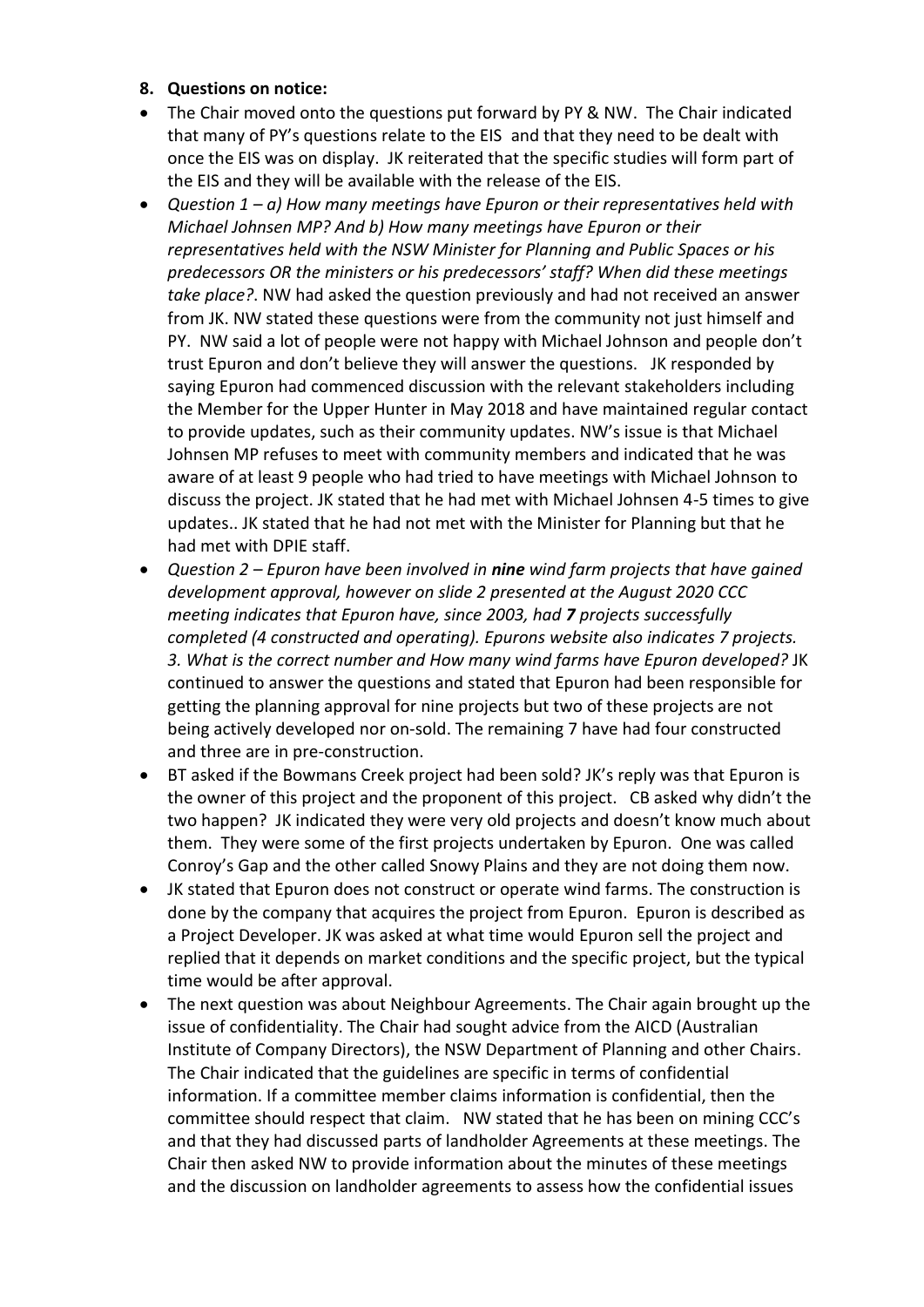had been handled. The Chair indicated that if neighbours wanted to compare notes on their agreements then this was their business but it was inappropriate for a committee under the jurisdiction of the NSW Department of Planning to report on matters which a member has claimed is confidential. There was discussion about the meaning and role of guidelines. NW discussed the delay around the release of the minutes and the potential impact it might have on the communities ability to input to the EIS if it had been released, particularly with a 28 day exhibition time frame. NW noted that Hills of Gold were given an extension but in the last CCC meeting the DPIE advised that the legislation required a minimum 28 day exhibition period. The Chair indicated he had been told that it might be a 40 day exhibition period. NW said that was just hearsay.

- **Action: NW to provide detail of minutes of CCCs in which landholder agreements are discussed.**
- CB asked if there would be a physical presentation that the public can view? The Chair advised that this would be up to the DPIE and Epuron. JK emphasized that it was up to DPIE to determine the process pf exhibition. CB said that this could be an issue for some people who do not have internet access. The Chair indicated that this is what we would be asking the Department to consider.
- NW then reiterated that the neighbor agreement did not indicate that it was confidential when sent by JK. There was discussion around the fact that the content of the agreements were being discussed in public.
- The Chair reminded the committee that the CCC Chair and community members were appointed by the Department to participate in the CCC and that all members had signed a Code of Conduct and that it would be inappropriate for such a committee to be circulating information which a member of the committee has indicated is confidential. The Chair suggested to the Committee that it is in the best interests of the committee members to abide by the code of conduct.
- GA indicated that the Council committees he was on all had terms of reference. He acknowledged that Chair had advised that this was the role of the Guidelines. The Chair again emphasized the role of the guidelines but acknowledged that the Departmental guidelines need to be reviewed with these issues in mind.
- NW said he would not raise the neighbour agreement issue again but would put it in his submission and response to the EIS
- Due to the confidentiality issue questions 5 through to 12 would not be discussed or recorded in the minutes.
- *Question 13 – In the light of the continuous attacks by the Chinese Government, can Epuron guarantee if the proposed Bowmans Creek wind farm is approved it will not be sold to overseas interests, especially the Chinese?* JK stated that Epuron do not provide guarantees as to who may acquire any of its projects. JK indicated that as the electricity sector has been privatised in NSW private companies, including foreign companies, can purchase such assets. The eligibility for a foreign company to operate an energy asset in Australia is regulated by the Australian Government. The Chair indicated that we would not want to run that rule (implied in the question) over the mining industry. NW stated that 50% of the Epuron projects are owned by Goldwind, which is a Chinese company.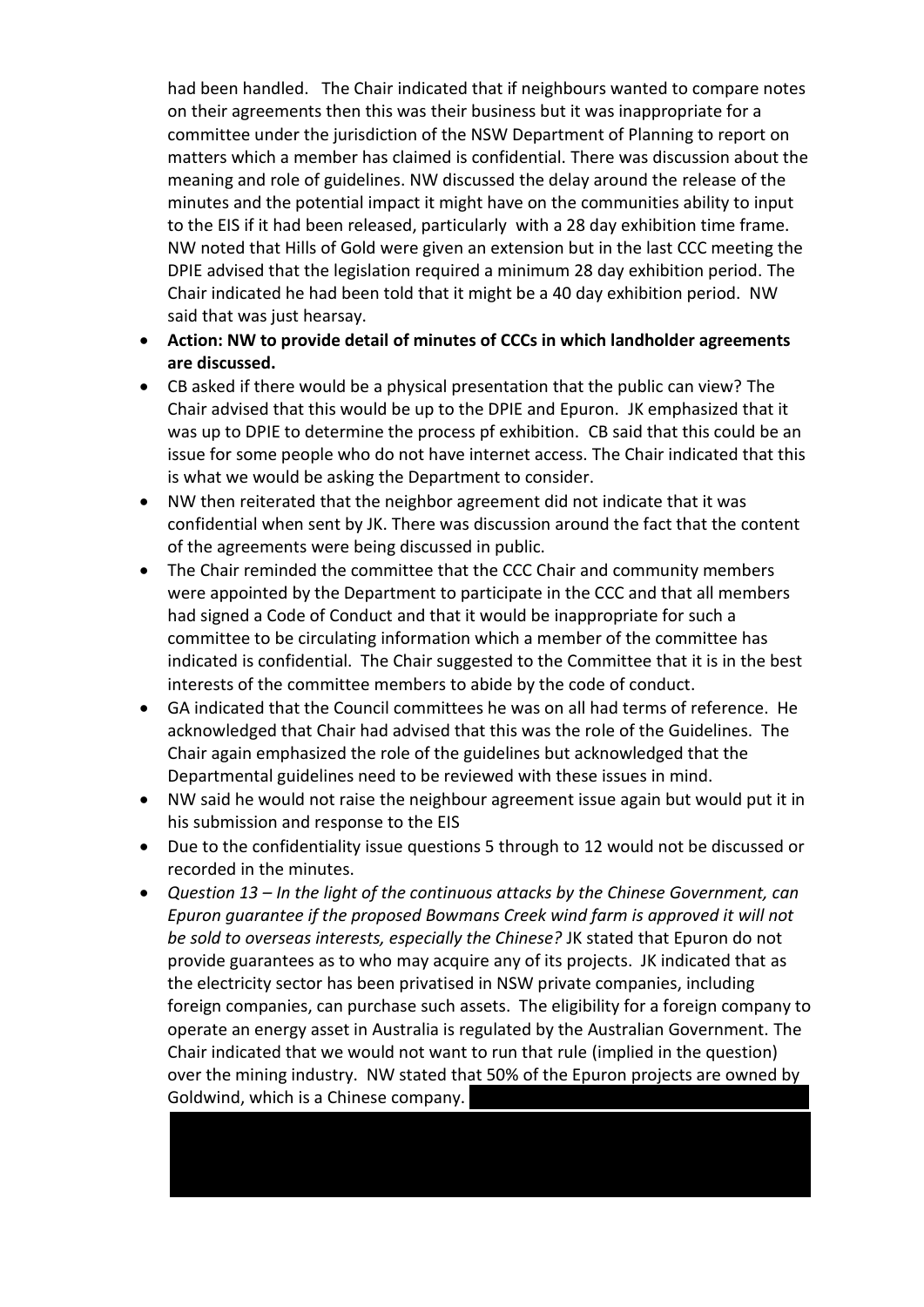- *Question 14 In light of the pressures on the Australian economy, can Epuron guarantee if the proposed Bowmans Creek wind farm is approved all (100%) of the components required for the project will be manufactured in Australia?* JK responded that once the project has been sold, Epuron has no influence on the commercial decisions that are made and that the components are supplied on a competitive tender basis. Some components are not made in Australia at present (blades) while other parts such as tails are.
- *Question 15 - Why aren't the CCC guidelines adhered to in relation to the timing of the minutes being put onto Epuron's website?* – The Chair indicated that the role of the guidelines had been discussed previously. JK said he would endeavor to have the minutes uploaded as soon as they are available to do so.
	- **Action: JK to endeavour to have minutes uploaded to the website as soon as they were available.**
- *Question 16 – Why are the CCC minutes published on Epuron's website under downloads? And not under the tab CCC meetings? – A lot of community members have indicated they cannot find the minutes following the logic of the website.* BT said that a lot of the community cannot find these on the website. NW said he had taken many phone calls from people trying to find the minutes. NW stated that there was a "CCC meeting" tab and that would be the logical place to have them, but they were found under the 'downloads' tab. JK had discussed this with the person responsible for managing the website who indicated that under their contact management system this is where the minutes have been allocated and how they have done it across all their projects.
- *Questions 17-22 relates how much energy/power MW/hr will Epuron guarantee the Proposed Bowmans Creek wind farm will deliver; how will wind droughts be managed; what is the efficiency of pumped hydro/battery storage; how much power is consumed moving the energy along the transmission lines to the backup supplies; how long will the back up last; how much do the backup supplies cost; what is the operational life of back up batteries?* JK said it was a straight forward answer but wanted to provide a bit of context. He discussed the National Electricity Market (the Grid) that runs from the top of Queensland, down to Tasmania and over to Adelaide but does not include Northern Territory and Western Australia. There are many generators on this grid and not all have to be running 24/7, just have to have enough generators operating to cover demand. The organization that manages this is AEMO (Australian Energy Market Operator). The Bowmans Creek Wind Farm would feed directly into the grid due to its proximity to a very strong part of the network. Epuron's estimation of megawatts produced per year is 1,059,000 megawatt hours per year. There will be no storage on the Bowmans Creek Project and Epuron do not undertake electricity storage in any of their projects so JK was not aware of any of the efficiency statistics for such storage systems. JK stated if there is a surplus of wind power, the wholesale electricity price goes down.
- *Question 23 – How will prolonged wind droughts be managed?* JK responded that this is something that the operators will be looking at and in the short term will be met by coal and gas in the long term will be met with solar and hydro as indicated by the modelling done by AMEO.
- *Question 24 – What are the top three causes of significant failure of wind turbines?* JK has stated that there is a large emphasis on preemptive maintenance and that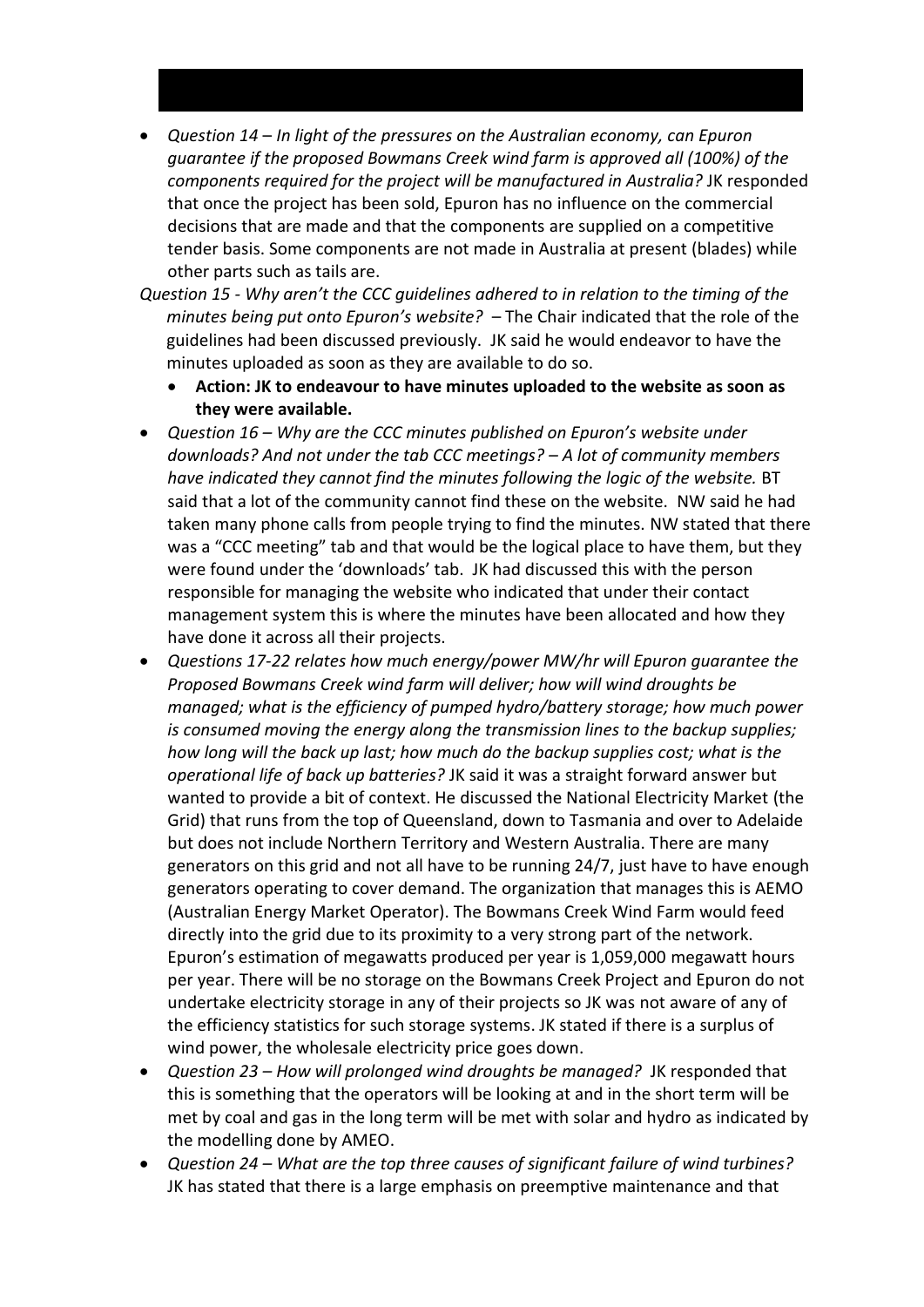failures are very rare, but the 3 main issues would be the blades (cracks), the gearbox and the generator. They are now using drones to check the blades. NW asked if blade throw was a myth – he indicated the internet shows many examples. JK responded that he was aware of 2 such incidents. JK also indicated the gearbox and generator which has many moving parts needs preventive maintenance.

- CB asked a question about the colour of the blade and whether it can help with birds not being killed. JK had heard that painting about a third of the blade may deter bird strikes. These studies are Onslow based and would have to be replicated in Australia. There was a substantial amount of discussion about birds and bird strike.
- CB is concerned about the impact of the wind project on wedge tailed eagles and biodiversity and she also asked if the turbines will have lights on them at night. JK stated that they did not propose to put lights on the turbines but it would be up to CASA and the Aviation Association to assess as part of the EIS process. NW advised that CASA requires lights on the turbines. There was a substantial amount of discussion on the impact of flashing lights. JK responded that there are lots of wind farms that don't have lights.
- *Question 25 – When will Epuron have an office in the Hunter Valley*? JK stated that once the project was approved for construction and construction had started there would be a site office built by the project owner, not Epuron. CB suggested this office might be located on farmers land and JK agreed.
- *Question 26 Can Epuron guarantee if the proposed Bowmans Creek wind farm is approved it will not be subject to modifications of the approval?*– JK said that there would be no guarantee that there would be no modifications applied for after the project was approved. Modifications were not unusual but usually made to improve the overall efficiency. If any modifications were to be approved, the owner would have to go back to the Department of Planning, submit and EIS and gain approval. NW wanted it stated in the minutes that there was no guarantee that the towers would stay at 220 meters. JK reiterated that this application was for 220 meters and that if the owners wanted to make any such modifications, they would have to go through the EIS process again. A new owner could not unilaterally increase the height of the towers.
- *Question 27 Does this mean the wind turbines have been moved and will be no closer than 6klm from a family home (Epuron refer the them as dwellings)?* CB said that the first montage had the blades hidden. She would like an updated photomontage – JK agreed to this. Discussion was then about the clearing of the trees on road reserves. CB claimed that land owners could do nothing about it. There was further discussion around the exact locations of the turbines in relation to homes.
- **Action: JK to provide CB with an updated photo montage.**
- CB is concerned about the clearing of vegetation on her road reserve. There was discussion around who would be responsible for monitoring this process.
- There was also discussion concerning the accuracy and the scale of the photo montages.
- CB stated that she still doesn't understand the noise information that Epuron provided her. There was then various discussion had on the noise that will occur and the decibel levels that will be acceptable. JK referred to the DPIE guidelines for acceptable noise levels.
- JK said the 35dBA or background + 5dBA was the levels that the DPIE had set and would be adhered to, to the best of Epuron's ability.